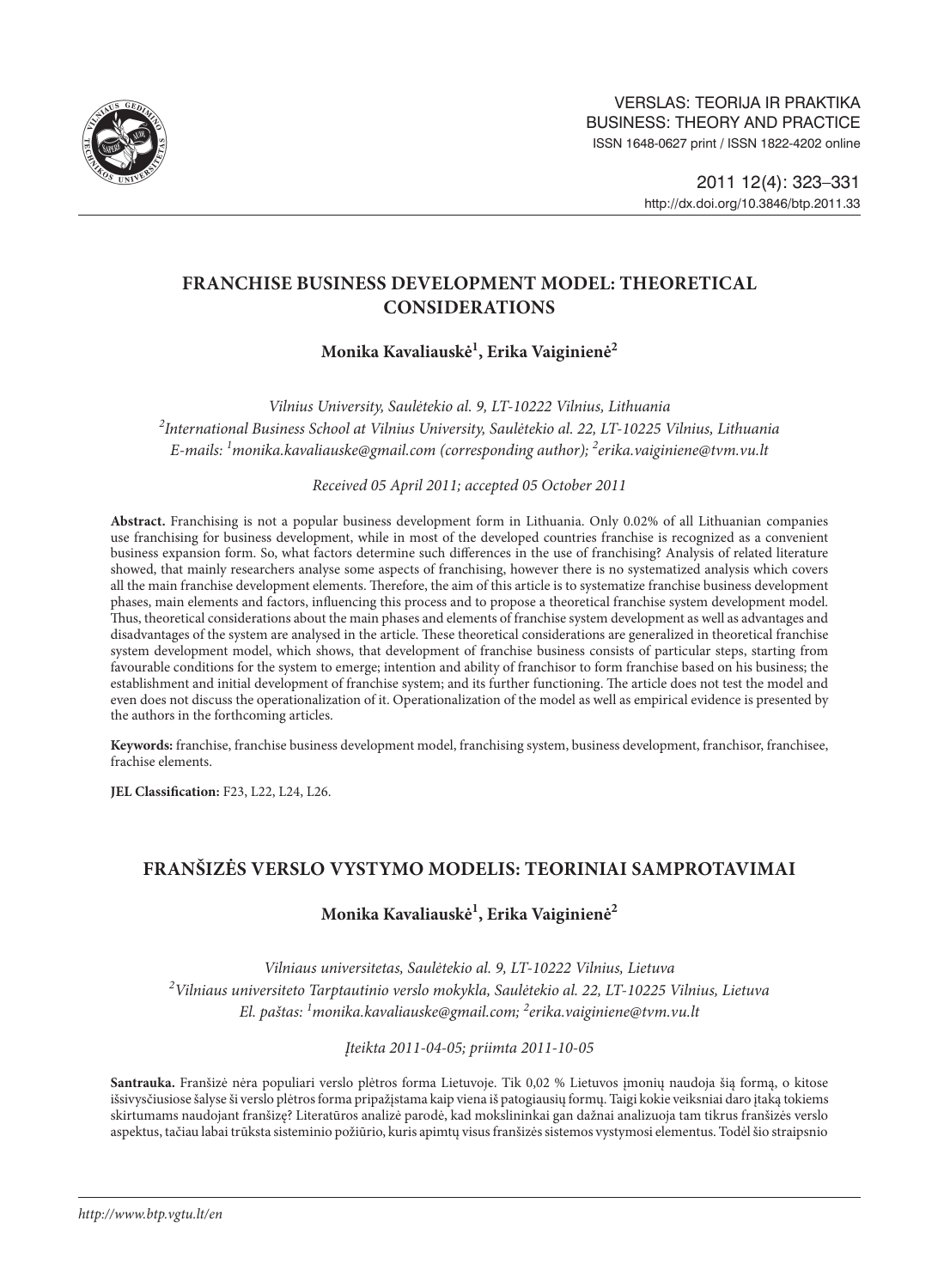tikslas – susisteminti franšizės verslo plėtros stadijas, pagrindinius elementus ir veiksnius, pateikti juos teoriniame franšizės sistemos plėtros modelyje. Šiame straipsnyje pateikiami teoriniai samprotavimai apie pagrindines franšizės verslo plėtros stadijas ir elementus, trūkumus ir privalumus. Teoriniai samprotavimai apibendrinami franšizės sistemos plėtros teoriniame modelyje, kuris rodo, kad franšizės verslo plėtrą sudaro tokios stadijos, kaip palankių sąlygų egzistavimas, franšizės pardavėjo ketinimai ir gebėjimai suformuoti franšizės paketą, paremtą jo verslo pagrindu, sukūrimas ir pradinis franšizės sistemos vystymas bei galiausiai nenutrūkstamas tos sistemos veikimas. Šiame straipsnyje minėtas modelis nėra testuojamas ir netgi neatliekama jo operacionalizacija. Modelio operacionalizaciją ir empirinį pagrindimą autorės pateikia kituose straipsniuose.

**Reikšminiai žodžiai:** franšizė, franšizės verslo vystymo modelis, franšizės sistema, verslo vystymas, franšizės davėjas, franšizės gavėjas, franšizės elementai.

#### **1. Introduction**

Franchise is one of the company's (business) development forms, which is based on contractual relations between companies, especially proliferated in services sector (Blair, Lafontaine 2005). This business development form became used more than a hundred years ago (Mendelsohn 2004a). Popularity of franchising has extremely increased over the past few decades due to the intensive globalization processes. Due to the intensive globalization processes the cultures are mixing, consumption habits change, people tend to travel more and they seek for the same well-known brands of the same goods, services and quality (Alon 2006; Blair, Lafontaine 2005).

USA is still the biggest market of companies pursuing franchise business system. According to the data of 2009, 7.88 million employees have been working in franchising sector in USA, generating 1280 billion Euros per year. The other large markets of franchising are: China with 3.5 million employees, Japan with 2.4 million employees and 243 billion Euros turnover, Australia with 0.7 million employees and sales of 130 billion Euros, as well as South Korea with 1.2 million employees and sales of 95 billion Euros in 2009. The other rapidly developing markets of franchising business are Brazil and South Africa with 0.72 and 0.46 million employees respectively and approximately 35 billion Euros sales (PriceWaterhouseCoopers 2009).

USA is considered as a pioneer of franchise business system. Nevertheless, due to development of global market, USA market tendencies have a great influence on businesses in Europe. Therefore, franchise business system was transferred to the European market and now it is successfully expanding. The countries with largest franchising business markets are France, Germany and UK with 0.69, 0.45 and 0.45 million of employees respectively, whereas the highest sales are generated in Germany, which in 2009 were 48 billion Euros. Also franchising is rapidly developing in Turkey and Poland, which already employed 0.25 and 0.35 million of employees respectively in franchising business in 2009 (PriceWaterhouseCoopers 2009).

It total approximately 28 thousands of franchising brands exist all over the world, where Europe counts for 35%, Asia for 45% and North America (USA and Canada)

for 12%. However, it should be pointed out that major part of the franchising brands all around the world are of USA origin, and only in recent years the local Asian and European brands are also emerging rapidly.

Rosenberg International Center of Franchising carried out a research in 2006 with the aim of determining the situation of franchise business system prevalence in EU among international companies of USA origin. One hundred and nine companies of USA origin participated in the research, all of them were members of International Franchising Federation with 115 thousand business units worldwide. The research demonstrated that 18% of the respondents were from the fast food sector, 14% were from retail and services sector and 12% were from household and commercial services sector. However, only 8.4% of all the respondents had their business units in Europe, although even 52% of them had business units outside the USA (Rosenberg International Center of Franchising 2006). This study has shown that franchise business system is not very widespread in Europe. Nevertheless, these results might be influenced by plethora of reasons, which are not adequately analyzed in the scientific literature.

In Lithuania franchising is not a popular business development form as only 0.02% of all companies in Lithuania operate in franchising mode (according to the data of Lithuanian statistics department in 2009). Therefore, it can be stated that franchising is very poorly extended in Lithuania. Also, very few scientific researches have recently been carried out in Lithuania in the field of franchising. Some theoretical insights about franchising promotion in Lithuania were presented by Šmitas and Jucevičius (Šmitas, Jucevičius 1999). Most recently, Levickaitė and Reimeris analyzed the situation of franchising in Lithuania (Levickaitė, Reimeris 2010) and the perceived franchise value (Levickaitė, Reimeris 2011). These researches cover some aspects of franchise system development, however the reasons of franchise undevelopment in Lithuania require more systematized analysis which covers all the main franchise system development elements.

Thus, the aim of this article is to systematize franchise business development phases and main elements into a unified theoretical model, which could be used for identificati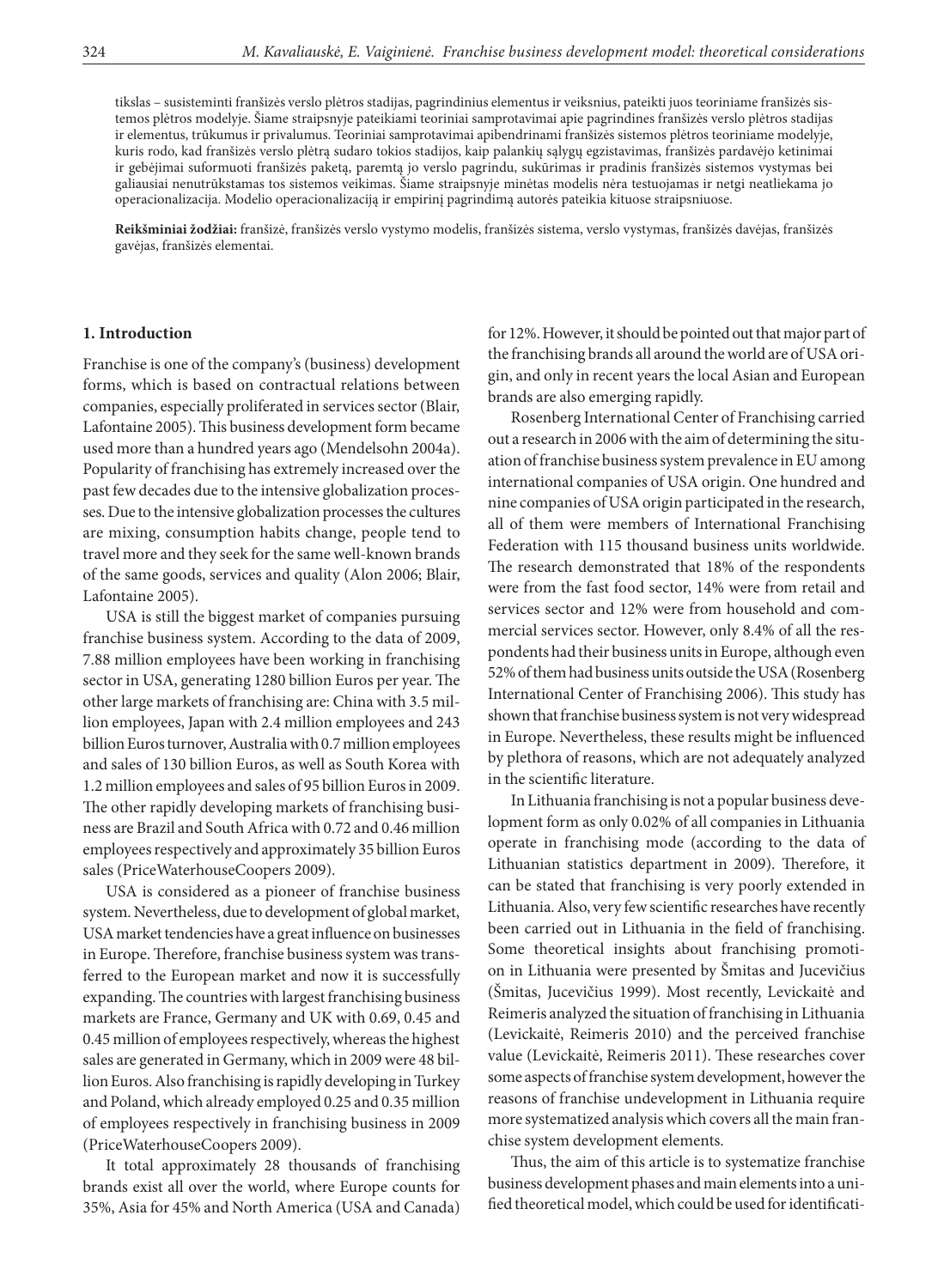on of impediments to franchise business development in the market. The article discusses main theoretical preconditions and phases of franchise business development, as well as advantages and disadvantages of franchise business. Finally, the theoretical franchise business development model is presented.

### **2. Preconditions for franchising**

Franchise is one of the development forms of the company (business), which is based on contractual relations between companies and especially proliferated in services sector (Blair, Lafontaine 2005). In case of franchising, franchisor sells the "know-how" of his business to franchisee (Falbe, Dandridge 1992). Supporters of this type of development, Windsperger, Clinquet (2007), state that franchising is attractive alternative business systems in foreign markets, when business founders are not sure about the purchasing power potential of the target market, adaptation of products requires great expenses, political situation is unstable, or international experience of the company is poor. Nevertheless, some particular conditions are necessary for development of franchise business system:

- Registered, protected and well-known brand (Mendelsohn 2004a);
- Business system which is clearly formed and protected from competitors business system (Sherman 2004; Mendelsohn 2004a), which ensures business effectiveness and attraction to customers (Blair, Lafontaine 2005);
- High interaction level between franchisor and franchisee, which provides long-term economically and legally effective relations between separate business units (Majocchi, Pavione 2003; Gehrke 2008);
- Legal system and legislation of a particular country, which ensures protection of a brand, intellectual property, trade secrets and other key elements of franchise business system (Mendelsohn 2004b; Sherman 2004).

Franchise is a popular business development system due to the key elements separating it from other business development systems. Therefore, five essential elements of franchise business are distinguished (Mendelsohn 2004a):

- Brand;
- License to use the brand;
- Business system;
- Taxes;
- Business development investments of franchisee in local country or defined territory.

Analysis of franchise business development shows that it goes through few development phases. Each phase has its own prerequisites, which affect the success of franchise

business during following phases. We distinguish the following franchise development phases:

- Specific business environment conditions, which are important for emergence of the franchise business system;
- Franchisor's wishes and possibilities to form the franchise which is based on his business.
- Establishment and initial development of the franchise.
- Further operation of the franchise.

This part of an article reviewed the main phases and elements of franchise system development, however a deeper analysis of each of the elements is needed for the development of theoretical franchise system development model.

### **3. Stages of franchise system development**

*For the first stage specific business environment conditions are needed for the emergence of franchise business system.*  Various researches have shown that the brand is one of the most important elements of franchise business, because in most cases it is an essential reason for the franchise agreement, and therefore is inseparable from the whole company's image and design of business units (Sherman 2004; Mendelsohn 2004a)*.*

Franchisee buys not only the brand but also a clearly formed business system. Therefore, franchisor has to ensure the protection of the business "know-how" from the competitors and continual assistance in its implementation and application to business (Mendelsohn 2004a).

For the franchise business system to be attractive to potential franchisees, it has to have exclusive practice and management methods, which must be easily understandable and could be written in the business management instructions, but cannot be easily copied by the competitors (Sherman 2004).

Thus, risk management and fair legal system are important factors for franchise based business relations establishement. Mendelsohn (2004b) distinguishes the following most important factors for the franchise development: legal system of the host country, laws related to franchising and contractual business relations.

*Next step – the second stage – Initiative of franchisor***.**  In case of franchising, human factors are essential as business partners relations are the essential part of franchise. Franchisor and franchisee are involved in a voluntary longterm business relationship which will determine business success in the future (Sherman 2004). Majocchi and Pavione (2003) stated that voluntary involvement in franchise business system is a strategic decision for developing long-term relations between separate business units, which are economically and legally effective, and could be developed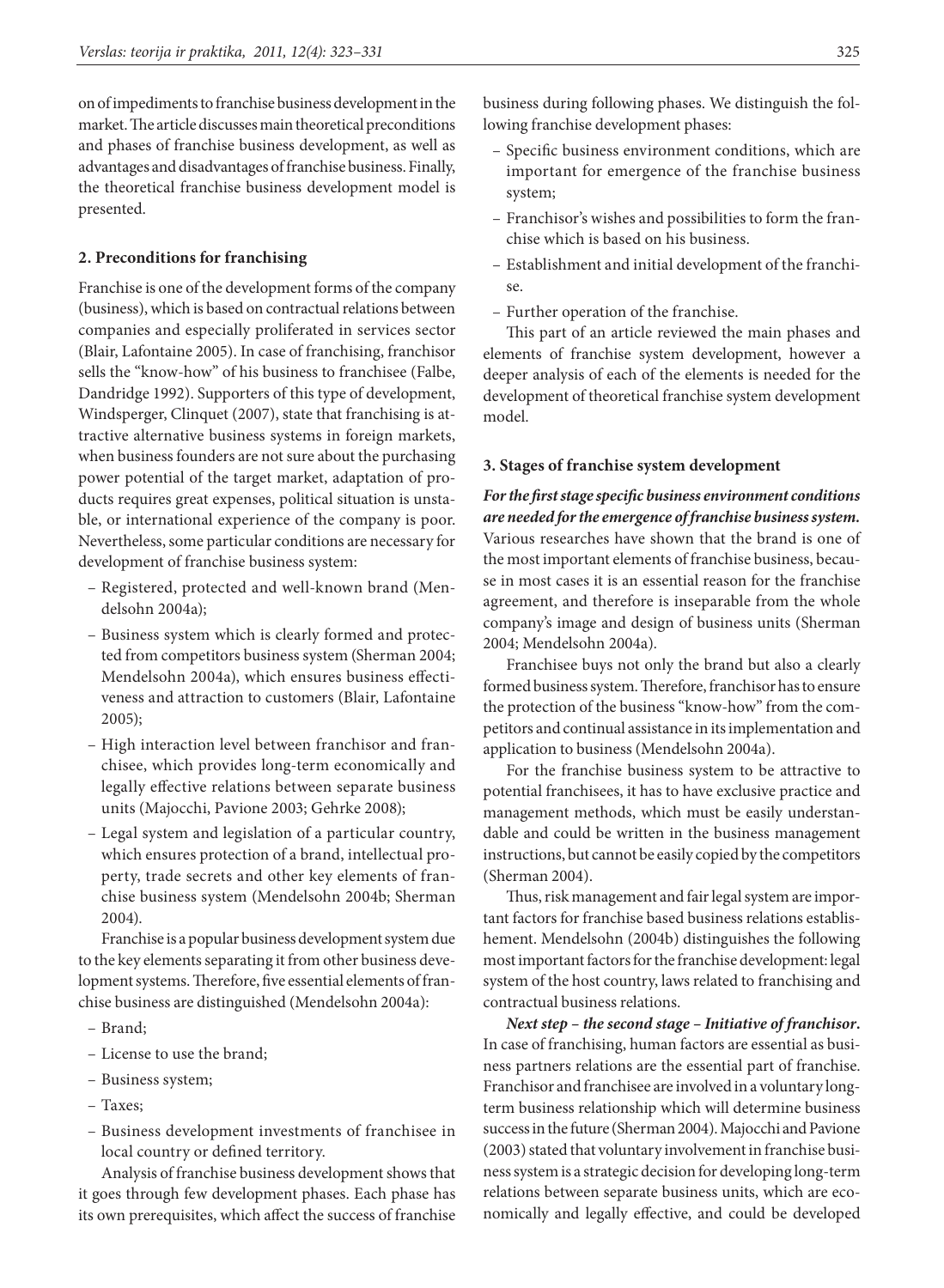into a successfully operating organizational model based on continual communication and cooperation. Thus, longterm relations and continual effective communication are emphasized in franchise system as the key elements for its success.

Human factors become very important at the very first stage of franchise expansion to a particular country or market, when franchisor selects franchisee. Thus, not only rational factors, but also trust and personality of prospective business partner are important for this type of business. In this stage the biggest role and responsibility is assigned to franchisor, because it is his/her advantage and responsibility to select the franchisee and decide whether he/she is suitable for the development of the particular franchise business (Mendelsohn 2004a). Sherman (2004) emphasizes that difficulties in attracting qualified franchisees and inappropriate selection system can prevent the successful establishment and development of franchise system. Therefore, initial, further activities and effectiveness of franchise system mostly depend on the franchisor. Franchisor firstly has to be a leader, able to gather experienced and professional team for franchise management as well as other specialists responsible for consultation and continual communication with franchisees (Sherman 2004).

Alon(2006), Azevedo, Silva (2007), and Sherman (2004) have determined that the contents of franchise contract depend on the relations between franchisor and franchisees, franchisor's relations with clients and suppliers, quality control and competition. Therefore, franchisor must maintain good relations not only with franchisees and suppliers, but also with governmental institutions and their employees, control and regulation institutions, etc. Thus, franchise system is characterized by a very high interaction level between its participants, firstly determined by franchisor as the main initiator and ideological leader for franchise business development and his/her qualified team. Secondly, franchise system is characterized by the selection process of interested franchisees who determine the development of the franchise in a particular company.

*The stage of establishment of franchise and development elements for its initial stage***.** When potential franchisor decides to expand his business using franchise business system, he has to prepare properly for the establishment and the initial development stage of franchise system because mistakes during this stage and inappropriately prepared procedures and other key elements can lead to further failure of franchise system.

One of the main differences between franchise and separate business unit is the form of ownership. Franchise business system involves both: business units owned by the franchisor and business units owned by franchisees. However, when franchising system is broadly expanded and rather big income is generated from the taxes paid by the franchisees, franchisor can decide to give up his own business units. Williamson (1988) points out that the main advantage of the dual system in franchise business to the franchisor is the ability to test the new products, marketing ideas, management methods and to divide financial flows. However, Hendrikse, Jiang (2007) see some threats in the dual franchise system, since the dual management system has two decision making modes, that is, local business units' managers, who act as hired workers and franchise business, where the managers act as business owners. Dual business form is more often used in retail sector rather than services due to the required intensive involvement of the franchisee in business and closer proximity to the client in services sector (Perrigot, Clinquet 2007). Therefore, the ability to integrate business units managed by the franchisor and franchisee creates a great advantage of franchise business over other business systems.

Franchising also provides financial flexibility, because business can be expanded in respect of the current financial resources. The establishment of a new business unit is usually financed by the franchisee, thus it is financed from "outside", since the new business unit is fully managed by the franchisee. However, when the franchisor establishes a new business unit, it is financed from the "inside" (Ehrmann, Spranger 2007a).

Foremost important element in this stage of franchise development is a correctly prepared franchise agreement. The relationship between franchise business participants is based on the agreement, therefore all franchise business questions or problems are solved according to it (Mendelsohn 2004a). Economides (1993) indicates that agreed profit rate is one of the main franchise development advantages for the franchisor, which is closely related to the franchise agreement. Nevertheless, the content of franchise agreement depends not only on the relations between franchisor and franchisee, but also on the relations between franchisor and his clients, suppliers, the quality control and competition (Alon 2006; Azevedo, Silva 2007; Sherman 2004)*.*

The particular franchise system usually has one agreement for all franchisees with the same license tax rate and tax from turnover or profit. This unification is used to provide all franchisees with the same operating conditions, this also decreases operational and administrative costs (Blair, Lafontaine 2005). However, franchisor can seek to control franchisee as much as possible in order to lessen his business risk. Franchisor does not invest in the new business unit, but on the basis of the franchise agreement, he receives initial franchise purchase fee and afterwards continual income in the form of taxes depending on the sales of the franchisee (Justis, Feltes 1986). All these conditions related to taxation must be well defined by the franchisor in the first franchise agreement, because these conditions have to be similar or identical for all franchisees. Generally, franchise agreement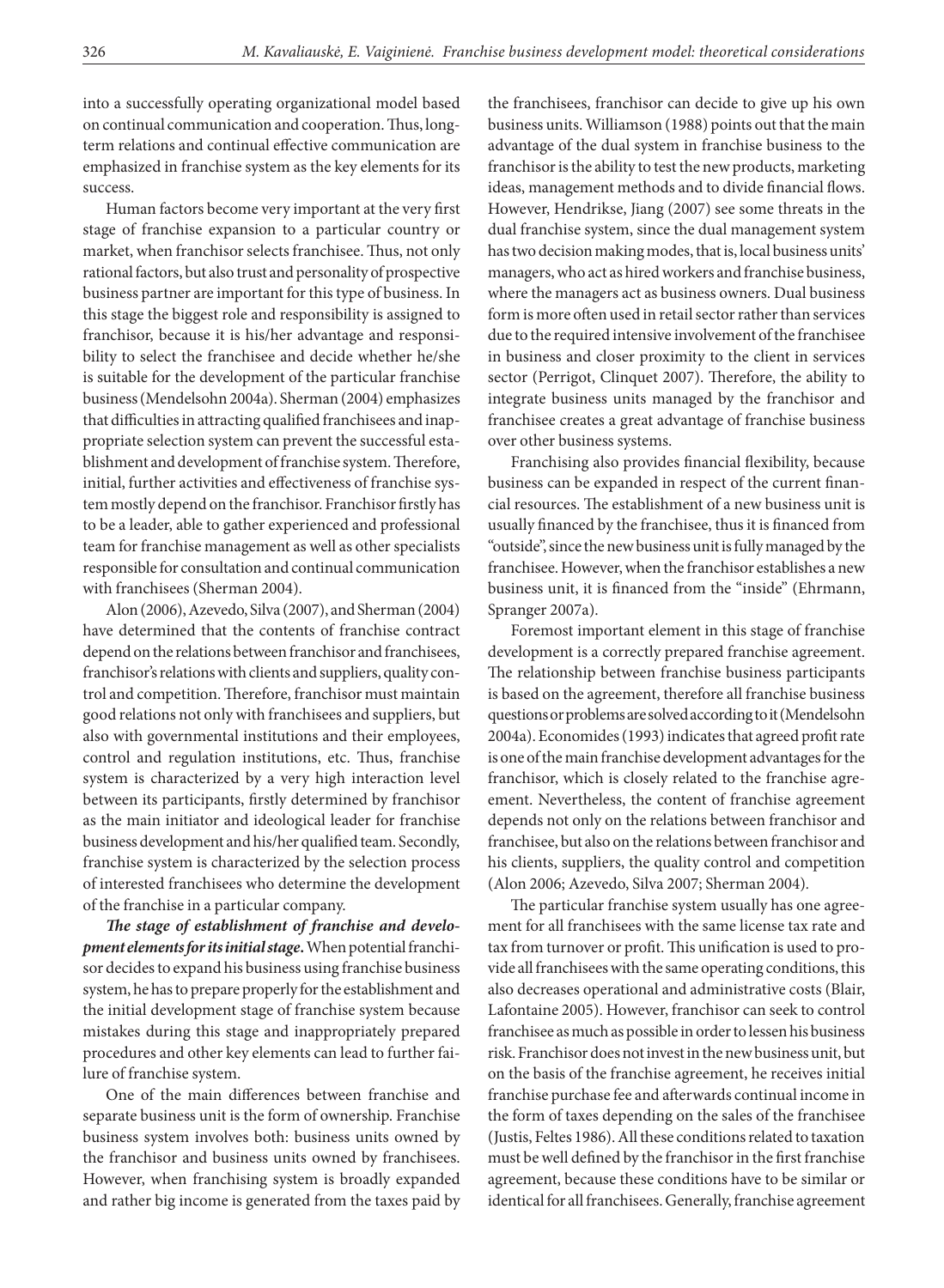must encompass very explicit business aspects, since it is a key to business success and effectiveness.

Effective management system of the company operating in franchise mode depends on the distribution of intangible assets between franchisor and franchisee, the degree of property rights' transfer, which in turn depends on the distribution of remaining decision-making rights (Windsperger, Yurdakul 2007). The status of franchisee in franchise system is related to organizational structure, communication system and rights assigned to him. The more franchisor lessens the opportunism of franchisee in franchise system, the bigger the growth in a particular business unit. In other words, the more franchisee is able to feel like an owner of his franchise, the more effort he will render to operate successfully and generate profit (Ehrmann, Spranger 2007b).

All participants of franchise system have to follow homogenous strategies, procedures and specifications. They are in detail described in quality specifications, operating procedures and standards therefore they combine elements and allow franchising system to operate (Sherman 2004).

Distribution of business risk among business partners makes franchise business more attractive. Usually the risks of entering new market are cared by franchisee, due to his initial investment in franchise agreement. Nevertheless, risks of brand failure and unpopularity are cared by the franchisor, while allowing franchisee to use it in particular market or country (Martin 1988). Despite these risks, the costs of operating supervision are also distributed among franchise business partners: the costs related to materials, selection of products and marketing are taken by the franchisor, whereas the costs related to everyday operations and employees are taken by the franchisee (Chaudhuri 2001). Therefore, the possibility to share the operating risks without profit losses is an attractive factor for both, franchisor and franchisee. Consequently, the synergy of business advantages and transfer of business experience determine the attractiveness of the franchise as business development system.

*Final stage – functioning of franchise system.* Strength of franchise system lies not in the absolute quality, but rather in the ability to retain homogeneous products or services throughout the system. For example, if the client is unsatisfied with the quality provided in one business unit, he might assume the same quality in others, despite the fact that quality there could meet the desirable standards. Although a single franchisee can increase his profit by lowering the quality, franchise system as a whole will immediately feel its negative effects. Thus franchisees are interested in controlling each other to retain the same quality and products (Blair, Lafontaine 2005). This control is necessary in order to achieve homogeneity of business units externally and in internal business processes and procedures. Without homogeneity, franchise as company development system cannot exist, as it loses one of its main features.

Since franchise system has to remain homogeneous, franchisees cannot take responsibility of developing new products. Therefore, franchisor has to search for possibilities to introduce new products and/or services for his clients or to improve the existing ones. Based on the perception of franchise as a network, we see that despite their status, members of franchise system are very dependent on each other (European Franchising Federation, *What is meant by franchising*), because client loss in one business unit of the franchise system implies his loss in all units (Mendelsohn 2004a). Nevertheless, a satisfied and loyal client benefits the whole group of business units, since depending on the situation client is able to use all business units and recommend them to other potential clients of that particular region. Therefore, franchisor can be successful only if the entire franchise system is successful, and franchisor can profit if his franchisees have profit.

Franchisor can increase autonomy of franchisees and give them more freedom to make decisions, however for that effective communication system and trust have to be developed with his business partners. Autonomy given to franchisee increases his/her motivation together with the costs for ensuring actions and processes, which are determined in franchisor and franchisee relations (Cochet *et al.* 2007). Considering the fact, that organizations usualy seek to decrease their organizational costs thus when franchisor acts as a principal and franchisee acts as a representative, less supervision is needed (Norton 1988). Furthermore, training for the franchisees and transfer of experience from the side of franchisor gives more entrepreneurship and dynamics for the separate franchise business units and positive effect on the franchisees as small business owners (Tuunanen 2007).

Advertising is also an important aspect of the franchise system, it is perceived to be a public good for all business units. Therefore, franchisees pay a certain tax for advertising, which is later used by franchisor for a common advertising campaign (Blair, Lafontaine 2005).

Theories based on lack of resources state that franchising is used when entrepreneur financial resources are too limited to expand an individual business. Therefore, the more resources company acquires, the less likely it will use franchising. However, franchising is used for cost saving, when business units are widely spread geographically. The more popular the brand is, the more valuable is its "knowhow", the larger investments and taxes can be required from the franchisee by franchisor to maximize the profit (Combs, Castrogiovanni 1994). Taxes for franchising are one of the main management factors, which determine the appeal of this business development to franchisor and franchisees.

#### **4. Advantages and disadvantages of franchising**

For any franchise system to emerge firstly the initiative of the franchisor is needed, therefore advantages and disa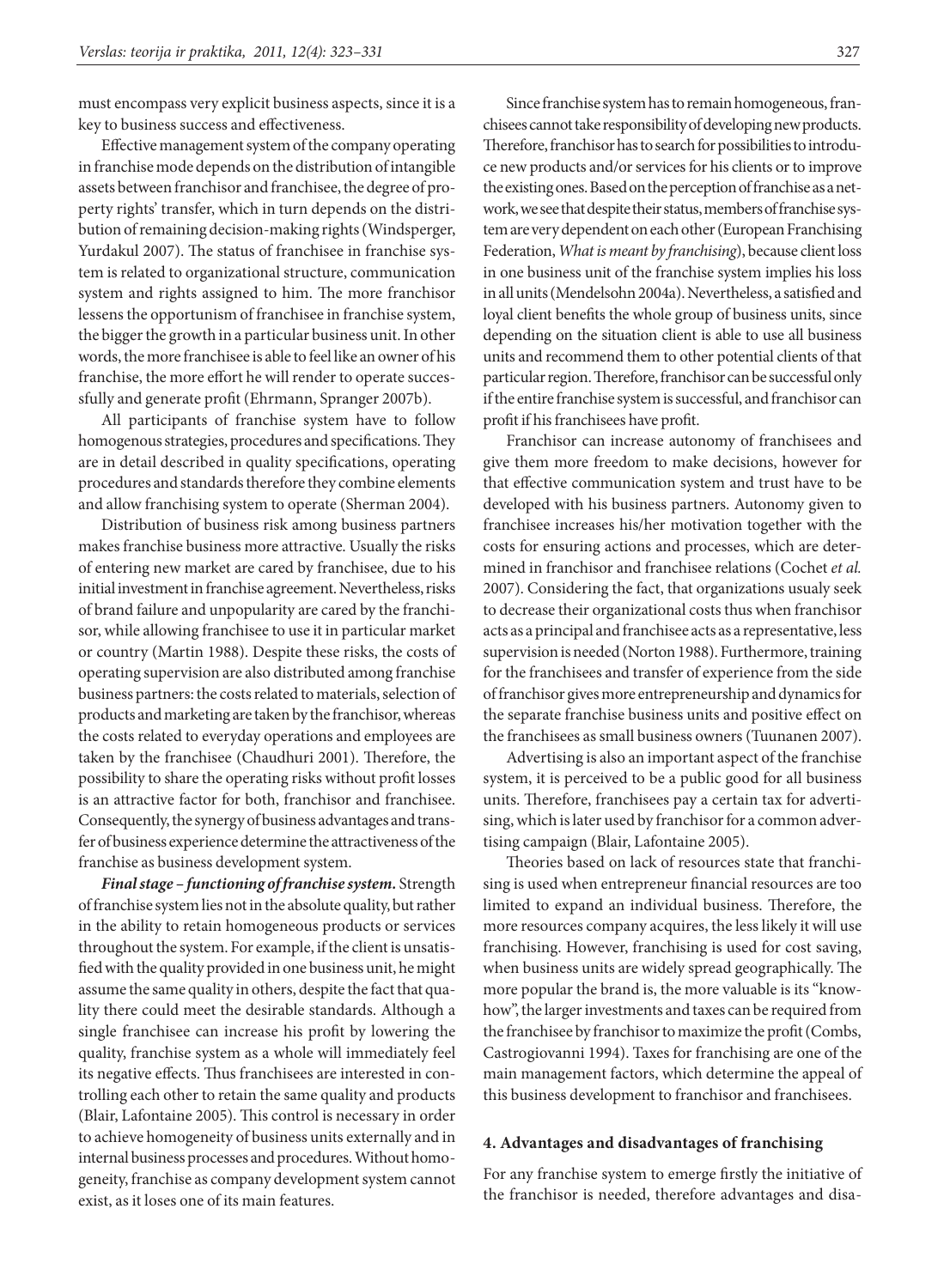dvantages of franchising were generalized considering the perspective of franchisor.

The main advantages of franchising (Sherman 2004; Economides 1993):

- Achieved business efficiency and economy of scale;
- Increased market share and brand value;
- More loyal clients;
- Faster market penetration with lower costs;
- Target customer is easier reached through the common advertising and promotion for the whole franchise system;
- Internal personnel is changed to motivated business owners;
- Initial responsibility of location and personnel selection, management and other administrative issues is transferred to franchisee;
- Franchisor ensures at least minimal requirements for quality and size of the assortment;
- Franchisee has a better understanding of local market. Therefore, he can adapt prices or products/services to the local purchasing power or cultural differences.

Therefore, it can be stated that the main advantages of franchising are better business efficiency, bigger market share due to lower costs and more clients that are loyal. Thereby, better understanding of a particular local market and greater profits due to the local businessperson – franchisee.

However, not every expansion via franchising system is successfull. The main reasons of franchising system failure are directly related to the conditions necessary for successful franchise business (Sherman 2004):

- Lack of franchisor's leadership;
- Lack of assistance and control for franchisees;
- Lack of communication with franchisees;
- Complicated or irrelevant business standards;
- Late or unpaid taxes from the franchisees;
- Lack of financial control;
- Unprotected brands;
- Unsuitable training programs;
- Difficulties in attracting qualified franchisees;
- Inappropriate and unprofitable business unit as prototype;
- Inappropriate franchisees' selection system;
- Ineffective business and strategic planning;
- Easily copied business model;
- Lack of new products or their development;
- Etc.

However, this does not mean that franchise system would be unsuccessful due to one of the above mentioned reasons. Usually several of the mentioned challenges disrupt the development of the franchise system.

### **5. Theoretical franchise system development model**

Above analysis of theoretical considerations about franchise system development leads to the generalization of the factors that influence franchise system development can be divided into four particular business function categories:

- 1) Management factors;
- 2) Marketing factors;
- 3) Legislative factors;
- 4) Human factors.

In different stages of franchise system development, different factors are acting or their level of influence differs. All those factors are systematized in theoretical francise system development model (see Fig. 1). The model covers six main areas that influence franchising as business development form: elements of franchising, process of franchise development and functioning, management, marketing, legislative and human factors. Main franchising elements are the most important factors influencing franchise system, whereas management, marketing, legislative and human factors act as their supplements. All these factors in one or another stage of franchise establishment and/or further development influence franchise system and determine its success and effective growth. Franchising cannot exist without its main elements, whereas all other factors only need to be developed to a certain level in order to reach efficient operation of the system.

Establishment process of franchise system is very similar to development of other business forms, however it is influenced by different factors. Firstly, suitable business environment has to exist for franchise system to emerge. It has to be followed by the wish of the potential franchisor to expand his business using franchise business system. Later, the creation of the franchise system itself, then its initial development and finally fully functional franchise system must follow.

Elements of franchising imply its attractiveness as a business development form to the franchisee. Therefore, without suitable franchisors, suitable franchisees cannot appear. Brand, license and established business system compose the business package that is offered by franchisor to franchisee. Both parties have to offer particular amount of investments and franchisee has to commit to pay agreed taxes.

Management factors influence both parties of franchise system. Managerial factors influence franchisor's assessment of the market and the decision to expand his business using franchising. This is also influenced by the market specifics. Existing business units show if business is successful and if there is any sense to expand it using franchising. The establishment and further development of particular new franchise business unit require the assessment of financial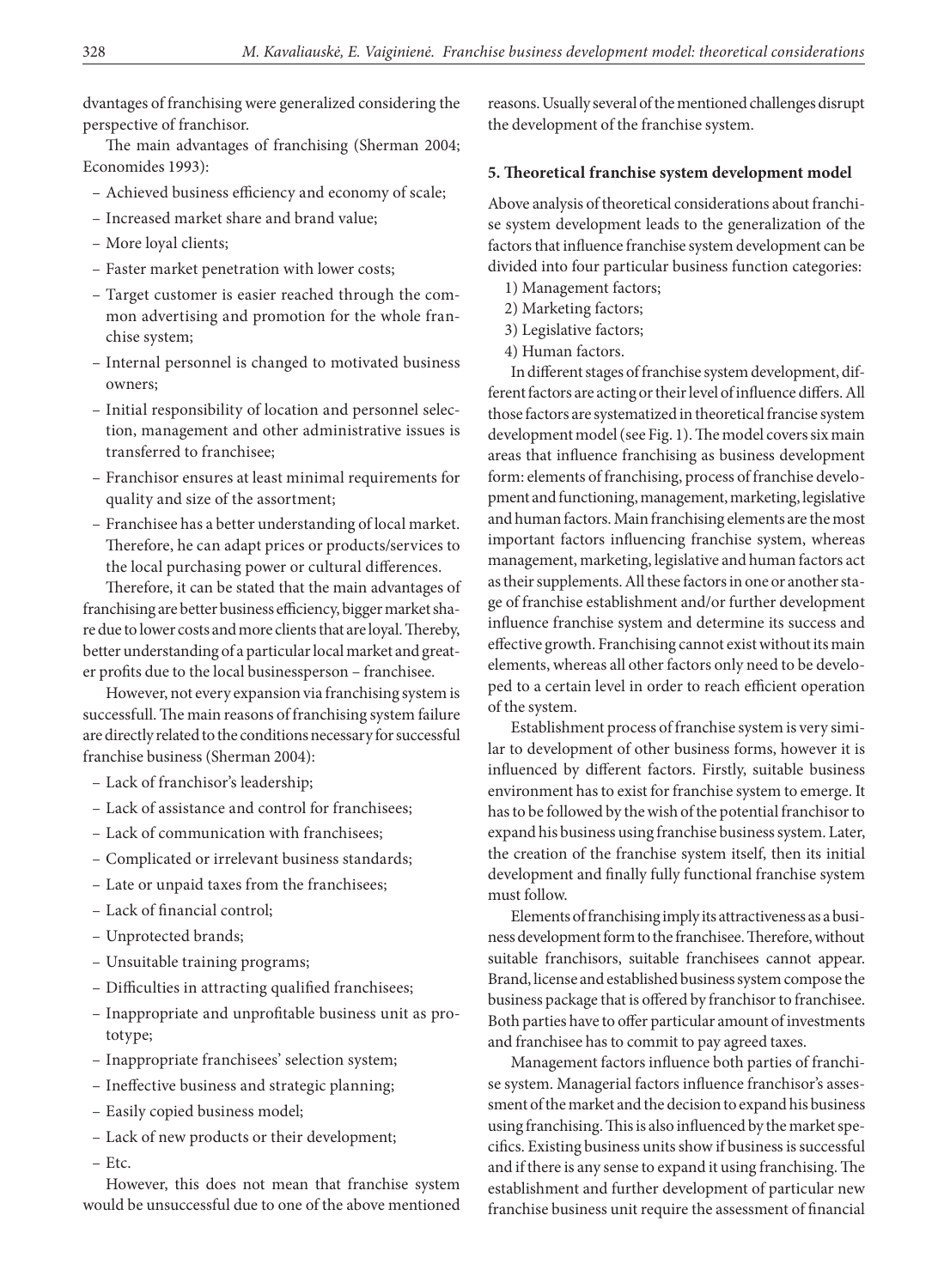capacities of both parties. Distribution of risk and costs are very attractive and important factors for both parties of franchise business system. In addition, franchisor has to evaluate his financial and quality control systems.

The most important marketing factors are business idea, brand, and its image, because they determine the business attractiveness for franchisees. Franchisor cannot develop franchise system without business and marketing plan, or without demand for goods and services, because all these factors determine business attractiveness and potential success. The same design of business units and advertising allows the franchisor to develop the entire franchise system using the same principal.

Laws and legislative situation related to protection of brands are highly important to franchisor in order to secure legal and safe operation of his business. Whereas legislative aspects are significant for both business partners, as they

determine the cooperation conditions and ensure smooth functioning of franchise system. Business standards and procedures are very important for development of homogeneous franchise business system.

Franchise business partners are similarly influenced by human factors. Continual communications, level of control and coinciding interests are important for franchisor and franchisee. Nevertheless, franchisee's selection standards, his competences, personality and motivation are the most important to franchisor, since these factors determine the success of relations between business partners. However, without leadership, good team management and strong training programs franchisee would not be prepared to manage a particular business. External relations (with suppliers, governmental and financial institutions, etc.) are also necessary to ensure the effective operation of franchise network.



**Fig. 1.** Franchise system development model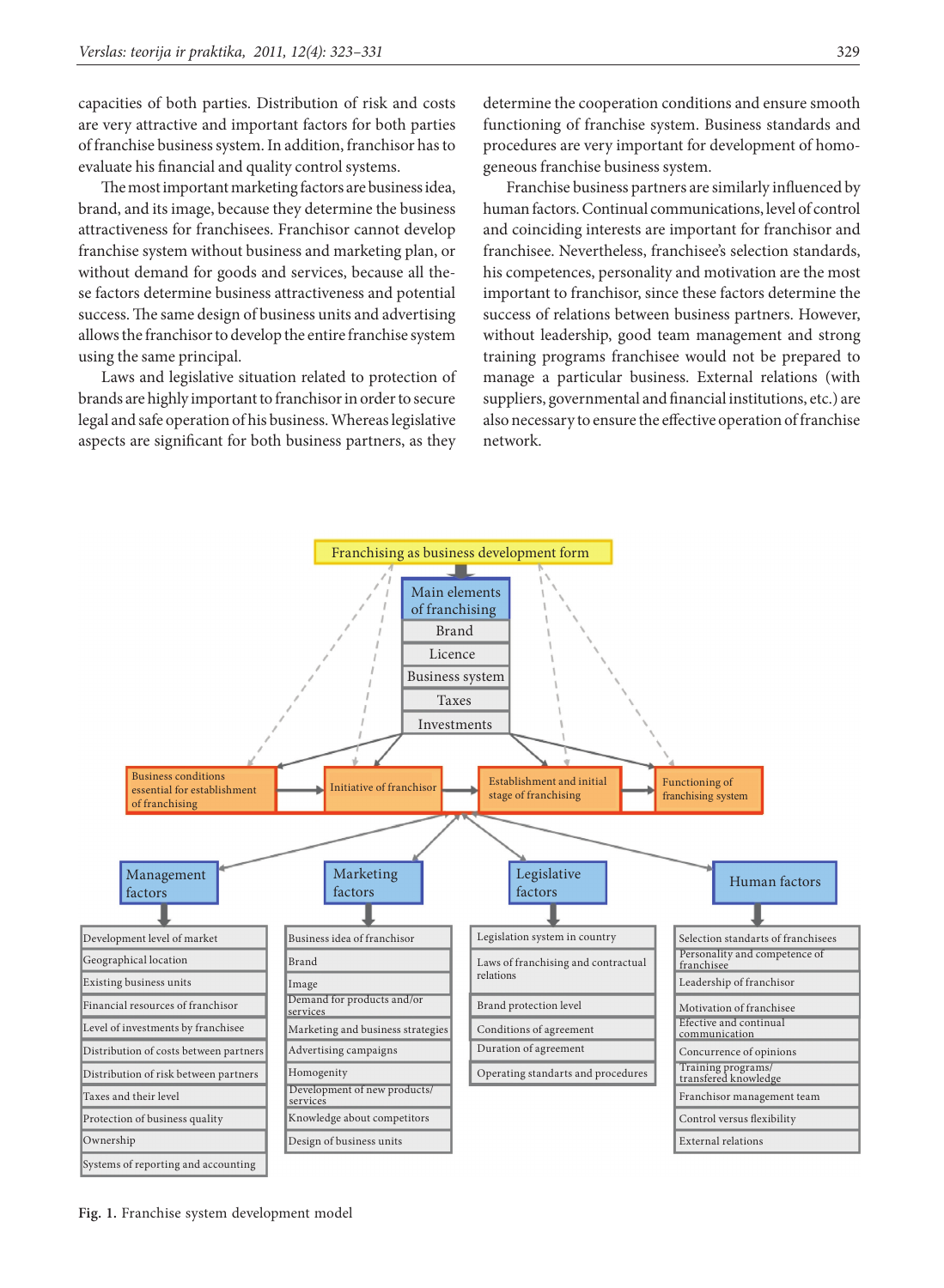### **6. Conclusions**

The theoretical considerations about the main phases and elements of franchise system development as well as advantages and disadvantages of the system were analysed in the article. These theoretical considerations were generalized in theoretical franchise system developmet model, which shows, that development of franchise business consists of particular steps, starting from favorable conditions for the system to emerge, intention and ability of franchisor to form franchise based on his business, then the establishment and initial development of franchise system and its further functioning. All stages of franchise development are influenced by particular business factors and required elements that determine advantages of franchising and separate it from other business forms. Therefore, business can be expanded using franchise system if it has a well-known brand, successful business performance and clear system can be formed. Also, when brand and other intellectual property of the company are secured by legal system and laws, business owner does not have sufficient financial resources for independent business development and/or rather big differences exist for development of the potential market. Finally, potential franchisees exist that are interested in particular franchise. The potential franchisor might decide to expand his business using franchise business system if the above mentioned conditions are present. The model was formed including five main franchising elements, development stages of franchise system and business factors affecting this process.

This article does not test the model and even does not discuss the operationalization of it. However operationalization of the model as well as empirical evidence will be presented by the authors during the 4th annual EuroMed conference "Business Research Challenges in a Turbulent Era" in 2011.

#### **References**

- Alon, I. 2006. *Why do Companies Use Franchising? Service Franchising. A Global Perspective*. Springer, NY, USA. ISBN-10:0-387-28182-7.
- Azevedo, P. F.; Silva, V. 2007. *Governance Inseparability in Franchising: Multi-case Study in France and Brazil*. Economics and Management of Networks, Franchising, Strategic Alliances, and Cooperatives, Physica – Verlag Heidelberg, A Springer Company, NY, 97–115.
- Blair, R. D.; Lafontaine, F. 2005. *The Economics of Franchising*. Cambridge University Press. ISBN-13 978-0-511-16065-3.
- Chaudhuri, A. A. 2001. Location based theory of franchising, *Journal of Business and Economics Studies* 7(1): 54–67.
- Cochet, O.; Dormann, J.; Ehrmann, Th. 2007. *Entrepreneurial Autonomy, Incentives and Relational Governance in Franchise Chain*s. Economics and Management of Networks, Franchising, Strategic Alliances, and Cooperatives, Physica – Verlag Heidelberg, A Springer Company, NY, 117–143.
- Combs, J. G.; Castrogiovanni, G. J. 1994. Franchisor strategy: a proposed model and empirical rest of franchise versus company ownership, *Journal of Small Business Management* 32(2): 37–48.
- Economides, N. 1993. *The Benefits of Franchising and Vertical Disintegration in Monopolistic Competition for Locationally Differentiated Products*. NYU Working Paper No. EC-93-09.
- Ehrmann, Th.; Spranger, G. 2007a. *Beneficially Constraining Franchisor's Power*. Economics and Management of Networks, Franchising, Strategic Alliances, and Cooperatives, Physica – Verlag Heidelberg, A Springer Company, NY, 145–167.
- Ehrmann, Th.; Spranger, G. 2007b. *Franchise Versus Company Ownership – an Empirical Analysis of Franchisor Profit*. Economics and Management of Networks, Franchising, Strategic Alliances, and Cooperatives, Physica – Verlag Heidelberg, A Springer Company, NY, 31–49.
- *European Franchising Federation (EFF): Ethical Codex of European Franchising Association* [online]. Available from Internet: <http://www.eff-franchise.all2all.org/IMG/article\_PDF/ article\_13.pdf>.
- Falbe, C. M.; Dandridge, Th. C. 1992. Franchising as a strategic partnership: issues of cooperation and conflict in a global market, *International Small Business Journal* 10(3): 40–52. [doi:10.1177/026624269201000303](http://dx.doi.org/10.1177/026624269201000303)
- Gehrke, J. 2008. *Franchise Education is Essential for System Survival* [online]. Available from Internet: <http://www. franchiseadvice.com.au/content/view/117/109/>.
- Hendrikse, G.; Jiang, T. 2007. *Plural Form in Franchising: an Incomplete Contracting Approach*. Economics and Management of Networks, Franchising, Strategic Alliances, and Cooperatives, Physica – Verlag Heidelberg, A Springer Company, NY, 13–29.
- Justis, R.; Feltes, P. 1986. *The Growth Strategy the Franchise Alternative*. Small Business Institute Directors' Association, February.
- Levickaitė, R.; Reimeris, R. 2011. Forming a perceived franchise value: theoretical insights, *Verslas: teorija ir praktika* [Business: Theory and Practice] 12(1): 85–91. [doi:10.3846/btp.2011.09](http://dx.doi.org/10.3846/btp.2011.09) (in Lithuanian).
- Levickaitė, R.; Reimeris, R. 2010. Franchise business model: theoretical insights, *Verslas: teorija ir praktika* [Business: Theory and Practice] 11(2): 134–142. doi:10.3846/btp.2010.15
- Majocchi, A.; Pavione, E. 2003. *International Franchising in Italy: Trends and Perspectives. International Franchising in Industrialized Markets: Northern and Western Europe, CCH Inc*. Publishing, Washington DC.
- Martin, R. E. 1988. Franchising and risk management, *American Economic Review* 78(5): 954–68.
- Mendelsohn, M. 2004a. *The Guide to Franchising*. 7<sup>th</sup> edition. Cengage Learning EMEA. ISBN 1844801624, 9781844801626.
- Mendelsohn, M. 2004b. *Franchising Law*. 2nd revised edition. Richmond Law & Tax Ltd. ISBN-13:978-1904501183.
- Norton, S. 1988. An empirical look at franchising as an organizational form, *Journal of Business* 61: 197–217. [doi:10.1086/296428](http://dx.doi.org/10.1086/296428)
- Perrigot, R.; Clinquet, G. 2007. *Existence of the Plural Form within Franchised Networks: Some Early Results from the*